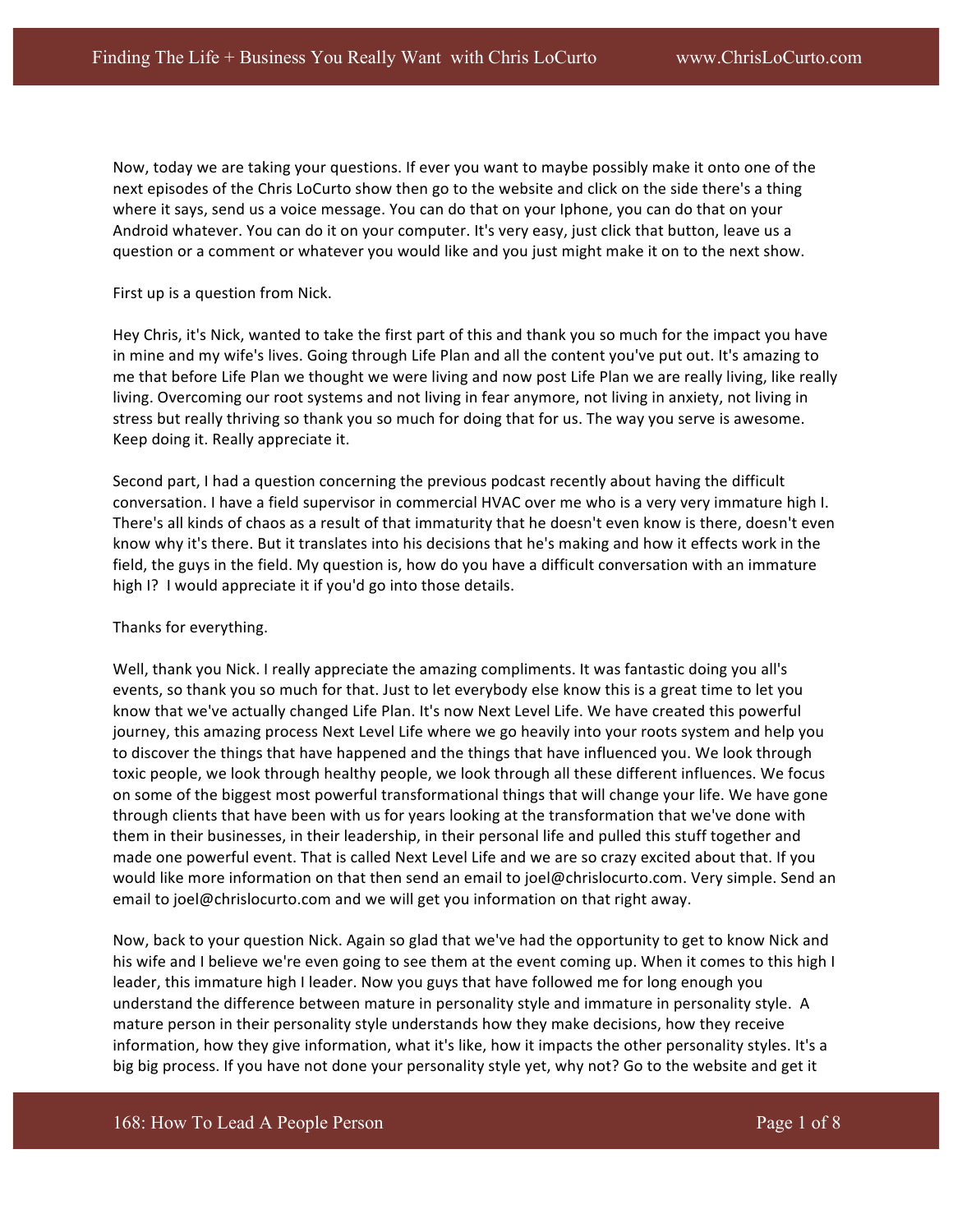done right now. You've got to start learning about yourself. You've got to start learning what you do, why you do it, how you act, how you react. It's very very important to winning in life period with people, with business, everything.

When you have somebody who is mature then they understand these things about themselves. Most people are immature in their personality style. Why do I say most? Because most people have never come to a place of understanding why they act a certain way, why they react a certain way. A lot of them have not done the research, they've not dug in and discovered this information so they continue to do the very same things they've always done. It's force of habit, it's force of habit thinking. When it comes to high I's there are a couple of things that are huge when you're an immature high I.

Now, high I personality styles are people people. They love people, they love being center of attention, they love helping out, they love taking on responsibilities and doing things that show how much they care and how good they are at stuff. They love people, they love on people. They're the kind of person who wants to know how your weekend is. You know, how's your dog doing after their surgery? How's your mom and them? They are the people that love people.

Now that is fantastic. They really do mature I's make great team leaders. There's a couple of caveats and I'll get to those, I'll get to the bad sides as well. But for high I's a lot of them make great team leaders if they can fill in the weaknesses because they do such a great job of loving on people. They do such a great job of pushing people forward, getting them excited, making it fun, making it energetic. They can do a lot with leadership. Now, am I going to put them in as my accountant? Oh gosh no. There's no way. There's no way I'm going to take a high I, even a mature high I and put them as an accountant. Why? Because here's the bad sides of it. They are not great with details. If there's a high I on this planet that doesn't have a lot of c in them, that would be the 1. But if there's a high I on this planet who says, oh I am fantastic with details, walk away. Back away quickly.

I happen to be, I are one. I am a high I, I've got a lot of I in me as well. I've got a decent amount of D, I've got a lot of S in me as well. The thing about me is I absolutely understand that I don't have a ton of C. I have little C, I think I've got lot like 35% C in me. I have enough to cover my back side, and I force that. I make it happen. I learned that decades ago that I have to force myself to cover myself in the area of details because I don't do well with it. A smart person, somebody who really understands their personality style fills in their weaknesses. That's why I have C's that work for me because I know I can't do it. It's not my strength, it's not where I belong. I don't belong in that place. I need somebody who is really good at it and I need to be able to lead them well.

With that, what Nick is talking about when I hear Nick explaining this what I am hearing is somebody who is causing a lot of junk on the job site. When you have an immature I there's a few things that are bad that you can see that are going to happen. They will take on too much. We talked about the good sides of the high I, let's go ahead and talk about what Nick probably is experiencing. They're going to take on too much. High I's are the kind of people that tend to people pleasers as well to make you happy they're going to take on a lot of stuff. For a lot of D's and a lot of I's they're the kind of people that make them happy because they'll say hey, can you get this done? Oh yeah oh absolutely. Oh great. How about this thing over here? Yeah definitely can get that done too. Huh, how about these 17 other things? For sure, we'll make it happen. Oh that's awesome. Until you find out that things start falling apart. Why? Because they will take on too many things.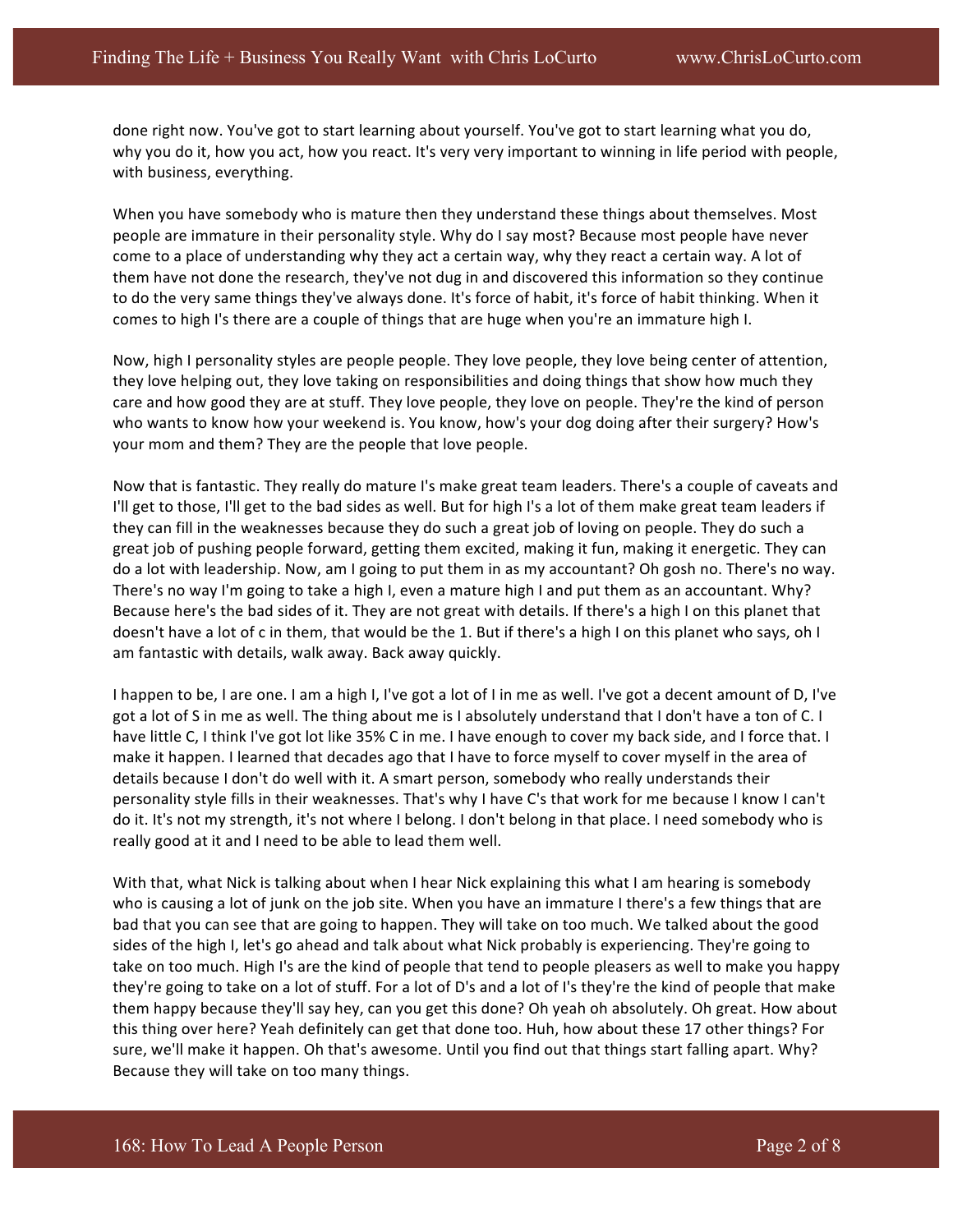By they way, of all of you that are listening to this right now, the I is the personality style that cannot stand to hear bad things about themselves. I's, if you're mad at me right in this moment just stick with me, okay? These are things that you need to learn about you so that you can make these adjustments. D's, S's and C's, can hear bad things about themselves. They don't like it but they will receive and they will try and make some adjustments in maturity. I's can't stand to hear it. The people that come to the Next-Level Life the least would be high I's because they don't want to come in and hear bad things because they don't realize that they're actually going to come in and hear phenomenal things, get phenomenal direction, get phenomenal change for their life.

The thing that they assume and imagine is, oh gosh that's going to be so painful because it's going to be all about me and it's going to be a bunch of bad stuff about me. That's not maturity, that's not the way to think. The information helps you grow and change and have a phenomenal life. Unfortunately somebody is immature is going to look at the situation and go, I don't want to hear it. Take that put it in the leadership role, put that in the role like Nick is experiencing. This person cannot stand to hear bad things about themselves. If they're failing in leadership, which it sounds like they are because there's chaos, there's bad stuff happening. If they're failing then the last thing they want to hear is how bad they're doing. They don't want suggestions from other people, they don't want input from other people. They want people to do what they think they should do and just get it done.

Unfortunately, when you do give them information, if you do fill in stuff and say hey listen, I don't think this is going to work out. You push back on the immature I what tends to happen is they become a victim. They will feel like they are being attacked. I can promise you this. One of the things I help a lot of I's to do when we are working through tough situations is I will ask them, do you feel attacked right now? The answer almost always is, I do. Then I keep walking them through. Well why? What is it about this that's making you feel attacked? I just don't like, it's pressure. They'll fill in a bunch of information. I'll say, is anything I'm saying to you about fulfilling my own self worth, my own needs? No. Is anything I'm saying to you telling you that you're a bad person? No. Is anything I'm saying attacking any part of you? No. No it's not. Okay, good to understand.

Are you being attacked or are you hearing things that you need to work on? Gosh it's just stuff I need to work on. All right, can we move forward? Yes. That is vitally important when I'm working with a high I is to help them to understand, I know you feel like you're being attacked right now but you're actually not. Now, with that said, there's plenty of high I's that do get attacked and get their heads ripped off. But in this situation with Nick, how do you deal with this?

You have to understand that they're probably going to bite off more than they can chew. They're probably going to feel attacked if you give push back. They're probably going to miss out on details. Those are probably the 3 biggest issues that are going to affect you and the rest of the team. What do you do about it? You can offer suggestion, try and make it something that they come up with themselves. One of the things that I teach people to do all the time. I have leaders that come through, I have entrepreneurs who come through, I teach all the time is help other people discover things about themselves. Don't tell them. Don't tell them that they're screwing up, don't tell them that they're wrong, don't tell them. Help them to see. Guide and direct them.

What normally would happen is a situation would come up and somebody go, hey look at how bad this is. What are you going to do about this? What's wrong with this? Fill in the blank. Instead, what you can do Nick is you can say, hey listen here's a situation that's come up. I'm wondering, what do you think we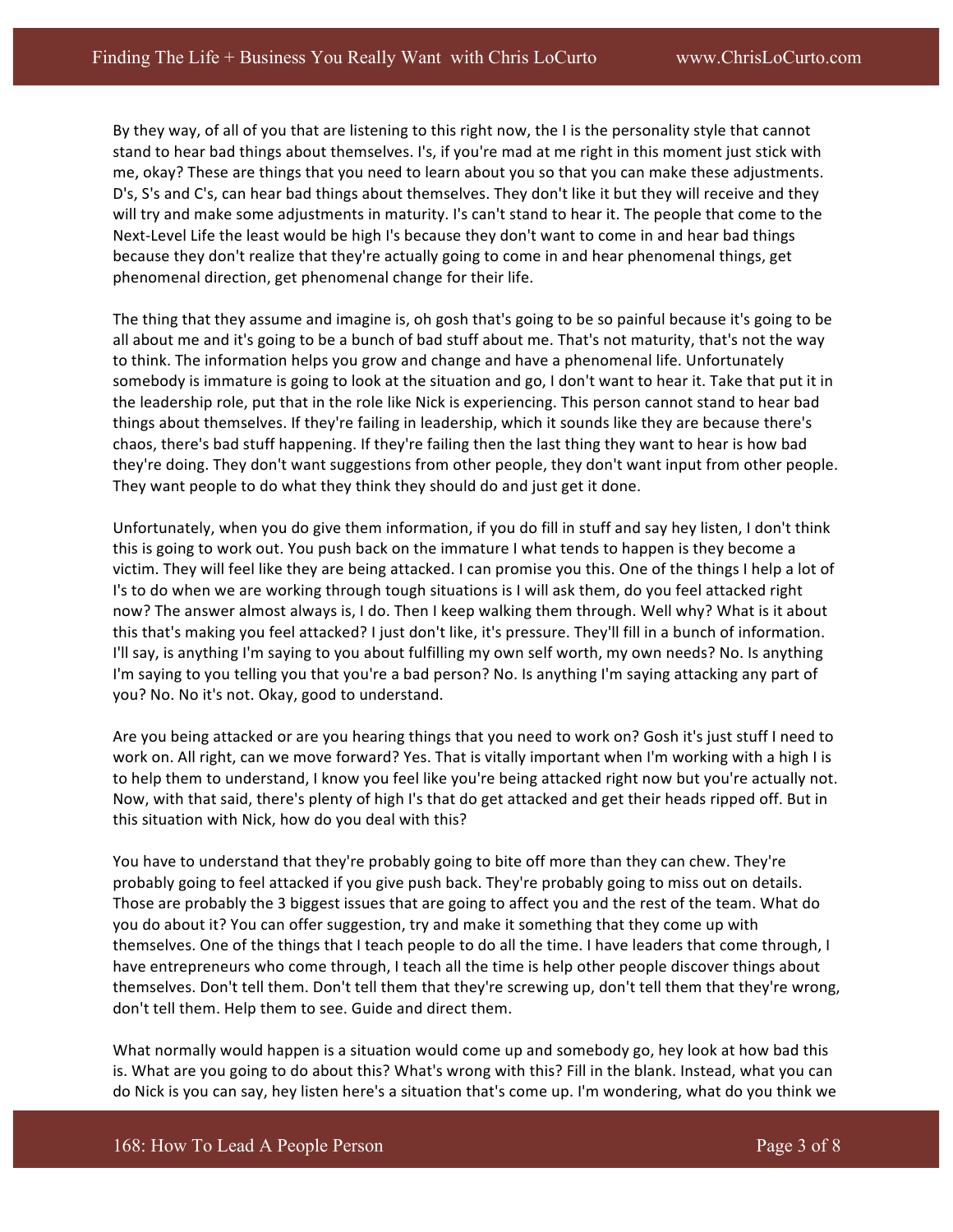should do to solve this? What is the best route to go? Now I have some suggestions that I think might work but obviously I want to get your input on this. Try and see if you can't guide and direct. Now if they say something that you know is not the answer, feel free, it is OK to say help me to understand how that's going to solve this. Just so that I know. Don't be a smart alec, you're goal is to win with communication here. Your goal is not to attack your leader and make them feel like an idiot. Your goal is to suppress the chaos. Your goal is to try and put out some of the fires without creating more fires.

Help me to understand that because I'm not seeing that. What about this? Can we do this over here? Would that help out at all? Do your best to try to lead them into that position. What they will start to see is, that you don't want to rip off their head off. You don't want to attack them and treat them like they're an idiot. They will start to have a little bit more respect for you.

Now keep in mind, what everybody wants to do is go, you're an idiot this is wrong. Fix it. You're the leader, solve the problem. Here's what I can tell you, Nick, that is never ever ever ever ever ever, especially from a team member's point of view or a team member's position going to solve the problem in the long run. It doesn't do anything for you as a leader or a future leader. If you want to lead people well then guess what? Attacking people and just telling them solve the problem, fix this stupid thing, you screwed it up. Doesn't do anything. Instead you have to lead. Yes, you can lead from your position. Yes, you can lead from a team member role. You can help them see, guide, direct, get them to a place of solving the chaos.

It's not all on your shoulders. At the end of the day they still are the leader, do the best you can. Do your work as unto the Lord. Do your work as if you're going to be that leader someday. As you're going to be that entrepreneur someday. How would you want to solve this problem? How would you want your team members to work together with the leader that they put in place that wasn't doing a great job? Think through all of that stuff as you walk through this process. At the end of the day if none of it's working, keep doing the best you can.

Focus on being the best version of you that will solve a lot because the thing that you have to understand is, God is watching all of us. He's not surprised at this person who's in that role. He's not surprised that you're somebody who wants to actually help and lead that person and stop some of the chaos. As you do this, and you treat His kid like he is His kid and God will be very pleased in that process. Help His kids out, God will help you out. Think about it. You're not doing this to prove anything to this leader but you are doing this to prove something to your Father in heaven because as He sees that He sees, okay I can trust you with more, I can trust you with leadership, I can trust you with more stuff.

Hopefully that answers that question for you. Thank you again for the amazing compliments and look forward to seeing you. I believe I'm going to see you at the event coming up so I'm looking forward to seeing you there, come talk to me when you get the chance.

## Up next is Javier.

Hey Chris, here's Javier and I have a quick question for you. Working in launching a new program or business that revolves around strategic planning consulting and leadership development for non profit organizations in Texas. Now the reality is, I have a lot of experience, I have a great deal of knowledge both academically speaking and in the trenches leading. I know I have a lot of value to give and I know leaders know it too, but given the industry and my target segment I am facing the issue that not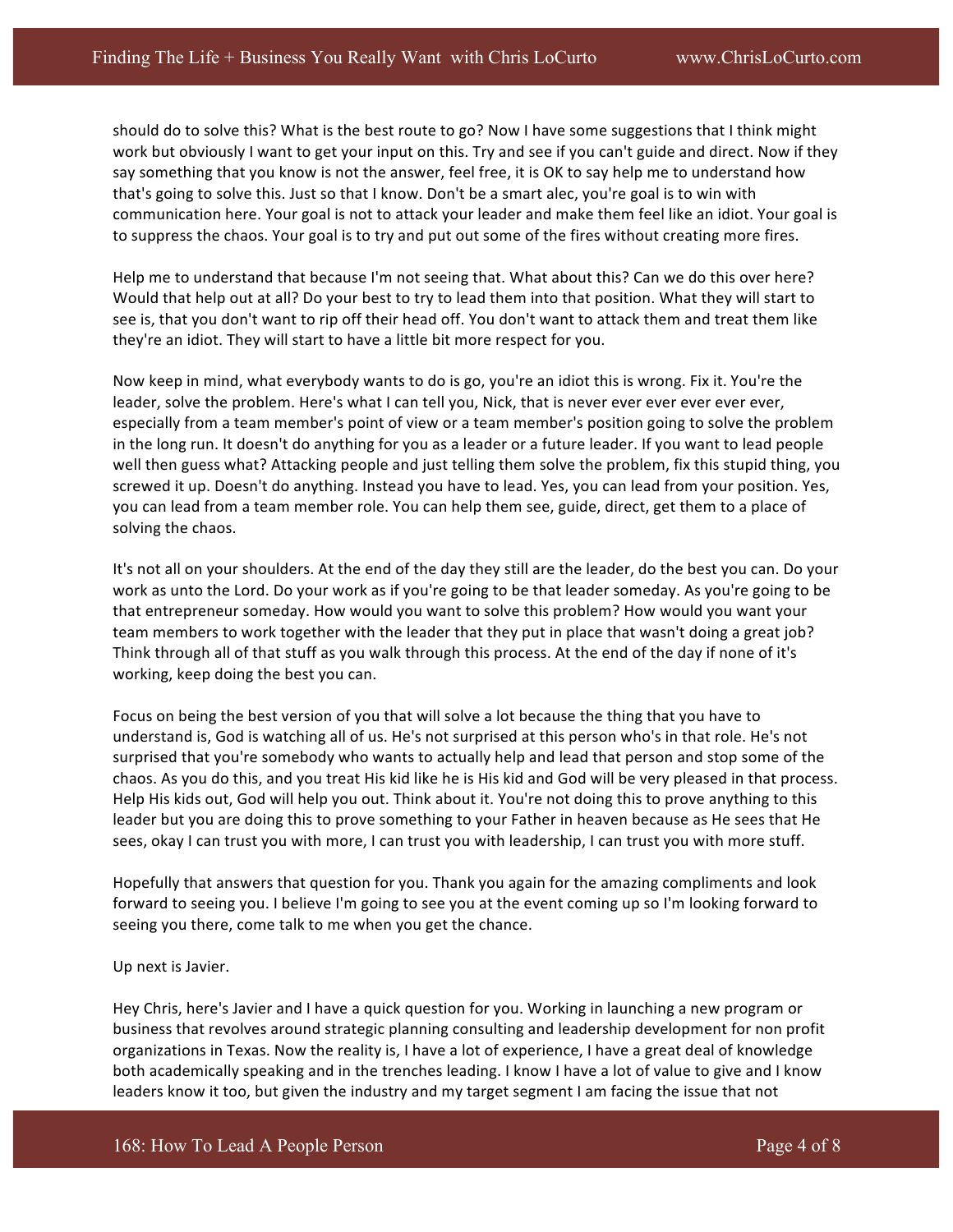everyone is really willing to pay for my services. They do find the value in it but they don't necessarily want to pay or have the money to pay it. Would you mind speaking into that? Thank you.

Hey great question, Javier. Whew this is going to be a fun one to answer, okay? There's many pieces to this and probably going to answer it in some ways that you were not expecting. Now, since you are talking about non profits I'm assuming that you're talking about churches, I'm assuming that you're talking about probably Christ based or Judeo Christian based businesses. That's my assumption, I could be wrong. But here's the thing that you have to ... This is the way that I look at it.

First and foremost, there are a couple of things I believe. This is working with non profits, this is working with profits, for profit businesses I should say that instead or if you're working with profits they probably already know the answer. First and foremost there's a couple of things that I absolutely believe that I've learned over the years from phenomenal leaders like Zig Ziglar, like Rabbi Daniel Lapin, there's 2 things that you have to get. The first is, if you help enough people ... Now Zig would say, if you help enough people the money will come. If you help enough of God's kids, if you do a great job helping His kids, guess what? He's going to get money to you. He's going to make a way for money to get to you. If you help enough people the money will come.

The second thing, money is abs-stinkin-lutely spiritual. If you've listened to any of Rabbi Lapin, and he's going to be at the event coming up in May. He's got a powerful lesson or a couple of things he's going to be doing, as matter of fact one is in the VIP experience. If you've listened to him at all then the one thing that you know is, money is absolutely spiritual. One of the things he talks about is, it's not like a cake. Money is not a cake. If I cut a big chunk, now all of a sudden there's less for you. Instead, money is more like the light on the candle on top of the cake. If I have my candle and it's lit, I can lit yours as well. Money is a spiritual thing.

When it comes to helping people, God has His ways of getting money to you. It's His economy, He has made it. It's His way of doing stuff. If you help His kids and you understand that money is spiritual, it's going to come your way. Now, with that said, the market that you're in or the industry that you're in is a tough place to sow your goods. That is the belief system, that is what people experience. The reason why people usually experience that is because they're not doing a good job in pricing themselves and selling themselves. I can tell you this, that you have to be right priced for the market but it doesn't mean that you have to be low priced for the market.

I have had churches and non profits pay for our strap plan. They have gone through our very big expensive event because they knew it was worth way more money than the price itself. They knew me, they knew what it was going to do for their church, they knew what it was going to do for their non profit organization. They knew that spending this money was going to come back way more in benefiting their organization. They came up with the money, paid for it, with through it and made huge changes.

If they ultimately don't buy what it is that you're selling, then understand this, they were not sold well. They do not see the value in the very thing that you're offering. What that means is, whoever I have multi-decka million dollar businesses that work with me, I have small mom and pop's that work with me, I have churches, I have non profits that work with me. All of them see the value in the thing that we are doing, but it's not like they just stumble upon it and go, oh well look at that. That looks good I'm going to pay that much money. Instead, we do a great job of telling them how it's going to benefit them. We do a great job of them seeing how this is going to impact them, hearing from other businesses,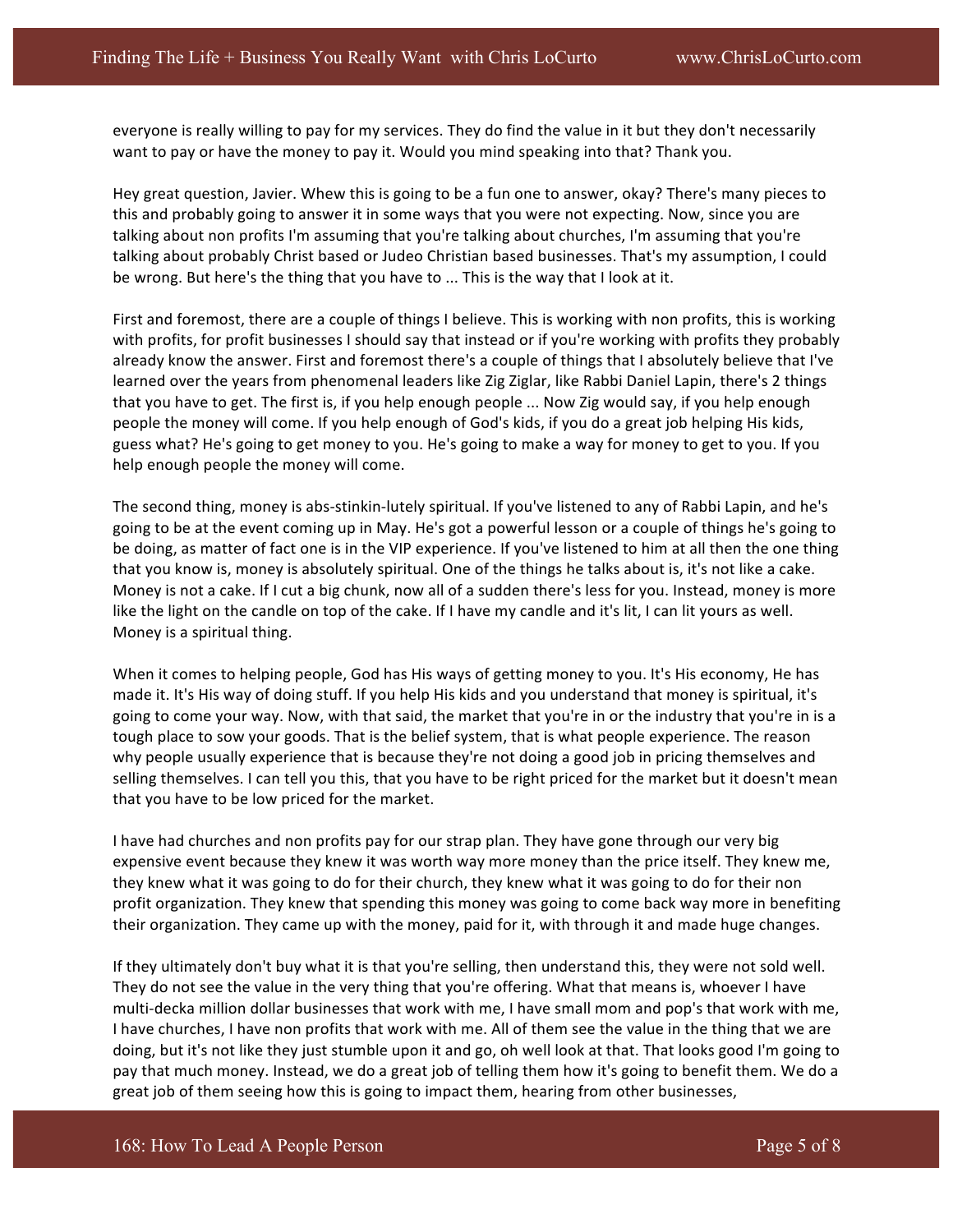understanding what other leaders have done, understanding what other entrepreneurs have experienced. All of those pieces ... You just heard a piece from Nick coming through one of our processes and how impactful it was and how powerful it was. That right there tells you I should do these things. I should do this event. I should do this process. I should do this, fill in the blank whatever it is.

Understanding that if you have not sold them on the value, it doesn't matter who they are they're still not going to pay you. For us, the reasons why people pay for our services no matter what it is, and again we tackle with the huge strap plan bring your leadership team down here, rip the business apart, put it back together, show you all the things to explode your business. We have got people that literally this is actually become something that is funny in our business. We have got leaders that are telling other leaders and entrepreneurs you have to go. You have to go do this event. They stay with us for years and they continue to do the events over and over again, we redo the events with them because it continues to bring tons of change to their business.

They will send people down and it's been a joke amongst our team is, we have to find out oh did this one leader send you? Yeah. You have no clue why you're here? No, Troy just told me that I needed to get down here. We absolutely love Troy because he is one of our biggest advocates out there. We love our clients and people will show up knowing that what we did impacted him greatly and there's no way he's going to put his name on something if it didn't so they show up. They come down and do the events.

Javier, that is what you are wanting. Every business, whether you're working with non profits or for profits, the thing that you want is this huge trust factor. You have to have that. People have to know that what they are going to experience with you is going to be incredible. They have to have the trust factor, they have to know that you're not just some Joe Schmo out there. You've probably seen there's been bad information for about a decade or so where at least one supposed thought leader says, hey go listen to 3 podcasts, read 4 blogs and you're now an expert, sell your expertise. No you're not. That is the thing that people are afraid of. People are afraid that if they come to you, they're not going to get the change that they need. They're not going to get the change that they want.

The trust factor is huge. You shared that people know that you've got the experience but they need more. They need to know, how are they going to get that information? It could be from you giving out more free content, like this right here. Right now, I'm walking you through a process of how to go get money out of these people. The biggest pieces that you need to focus on. Knowing that I know that can I help you on when you come in and do our Mastermind group? Can I help you when you come in and do our strap planning group? Of course I can. This is information that is helping you to trust me, otherwise you wouldn't have left the question in the first place.

Knowing that they know stuff about you what else do they need to hear? Do you have a platform that's reaching them? Do you have a podcast? Do you have a blog? Do you have stuff that's getting in their hands and saying, Javier knows exactly what he's talking about, I trust him. I've seen what he's done, I've experienced what he's done. That's the first huge part.

For those of you that have been to my events in the past, you know how powerful they are. You know how much information there is, you know how much it's going to change your business. I've had accountants during tax season that trusted me, came to the events and said, this was the most difficult decision to go during the height of our season but we knew we had to come right now and get this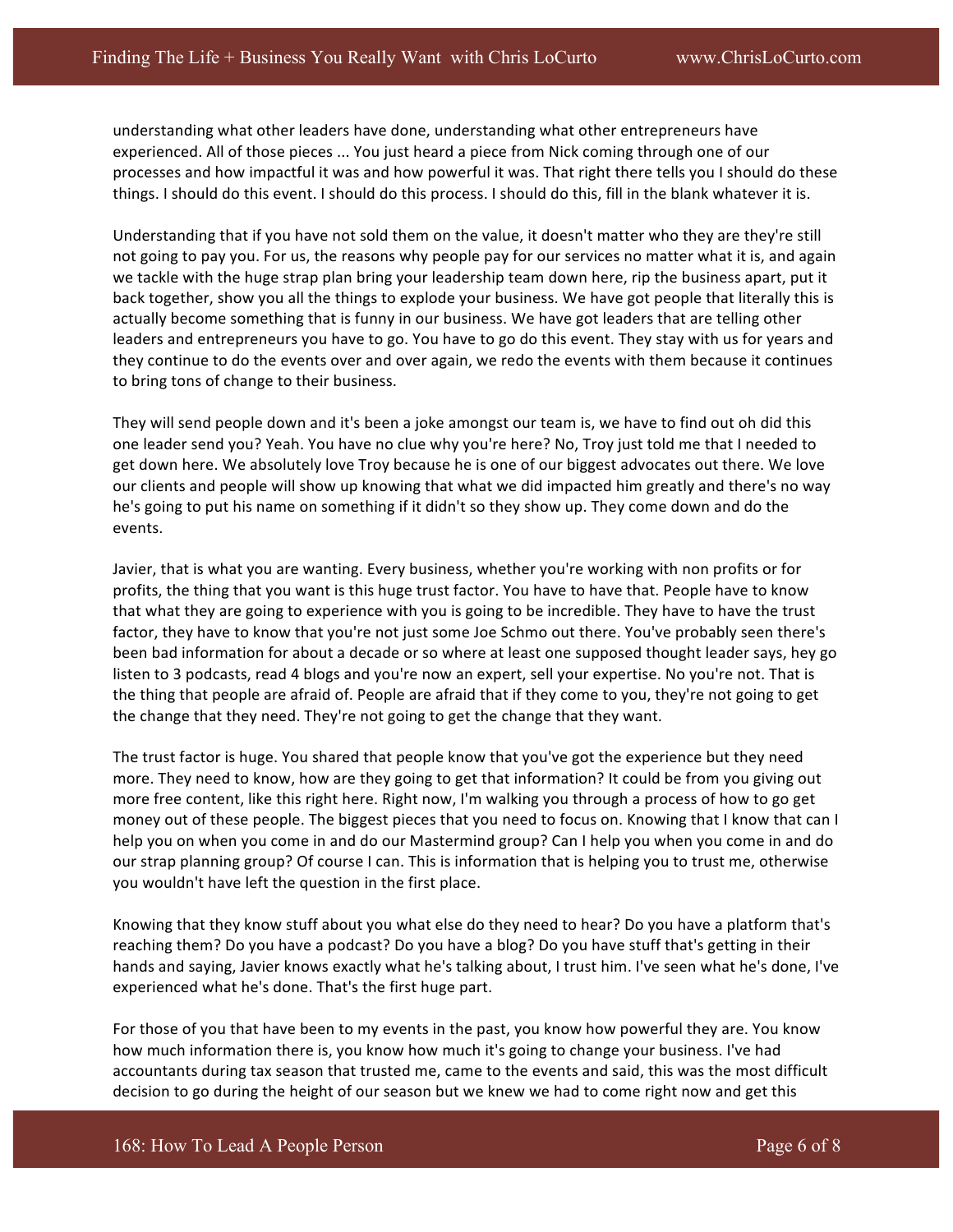information and we are so glad that we did. That is what you're looking for. That trust factor of, I'm going to go during the most busy time of my industry because I need that information, I've got to have that information and I know Chris isn't going to let me down. You need them to say, I know Javier isn't going to let me down.

The second big piece of this, of why people pay for our services is the value. They are absolutely certain that the information they're going to receive is going to make a much greater impact than if they had not spent the money. Listen to that carefully. A lot of people say, oh well you're going to get more out of this. This is worth way more than what you're going to spend. Of course it is, sure it is. That should be, if somebody trusts you that should be a given because your content should be like that. I can say that about every single thing that we put out. There is nothing that you're going to spend money with us on that is not going to be worth way more than you spent. But here's the bigger thing, it's got to make a much greater impact in their business, in their organization, in their non profit than if they did not spend the money.

What is the cost to your clients if they don't bring you on? If they don't experience your strategic planning? If they don't experience your leadership development? How much does it cost them? We have leaders and entrepreneurs telling us all the time how much we've not only impact their business but how much we've helped them to explode their revenues. The greatest piece, the thing for us that is the best piece, we love hearing the numbers. We love seeing what's happened, we love seeing what happens inside the leadership teams. We love seeing the team members that are talking about how great their leaders are now. We love seeing all that. What we love seeing is those leaders coming back to us and telling us how much it impacted them personally and how much it's impacted their families.

They feel they have been given permission with our information to succeed in their business, succeed in their families and permission to take care of themselves personally by growing them and taking time for themselves and doing the things that they need to be healthy and strong and smarter in what they do. Have more knowledge, have more wisdom. Those are things that we absolutely love, but on top of all of that what we hear over and over again is leaders telling us how much they would have hated not coming because they would have been in the same place doing the same stuff with the same problems and the same chaos in the same backstabbing and the same gossip and the same team members who aren't working well and the same team members who don't have buy in our ownership. All of the junk that they are experiencing right now in their business and every single leader or entrepreneur out there and team members that are listening to this episode, you know exactly what I'm talking about. You know exactly what I mean.

All of that will continue to exist and get worse had they not come to us. That is even more powerful than hearing them talk about the great thing that it's done is that they are not there living in the junk, hating what they do. We just had one of our clients at one of our companies just came through strap plan last week and leaving was saying, they were so excited because what they learned and discovered in that event for them specifically was that they could go and do the very things they love and remove some of the junk they don't and make more money and help more people and change more lives. When you see that and you go, oh my gosh Chris you just gave us the permission to go do what we love and make money with it and change lives with it. That's powerful. That's what you want to hear.

At the end of the day, Javier, yes they know that you have experience. Yes they know that you know this stuff, but they have to have a huge trust factor with you. Do they trust that you are going to change